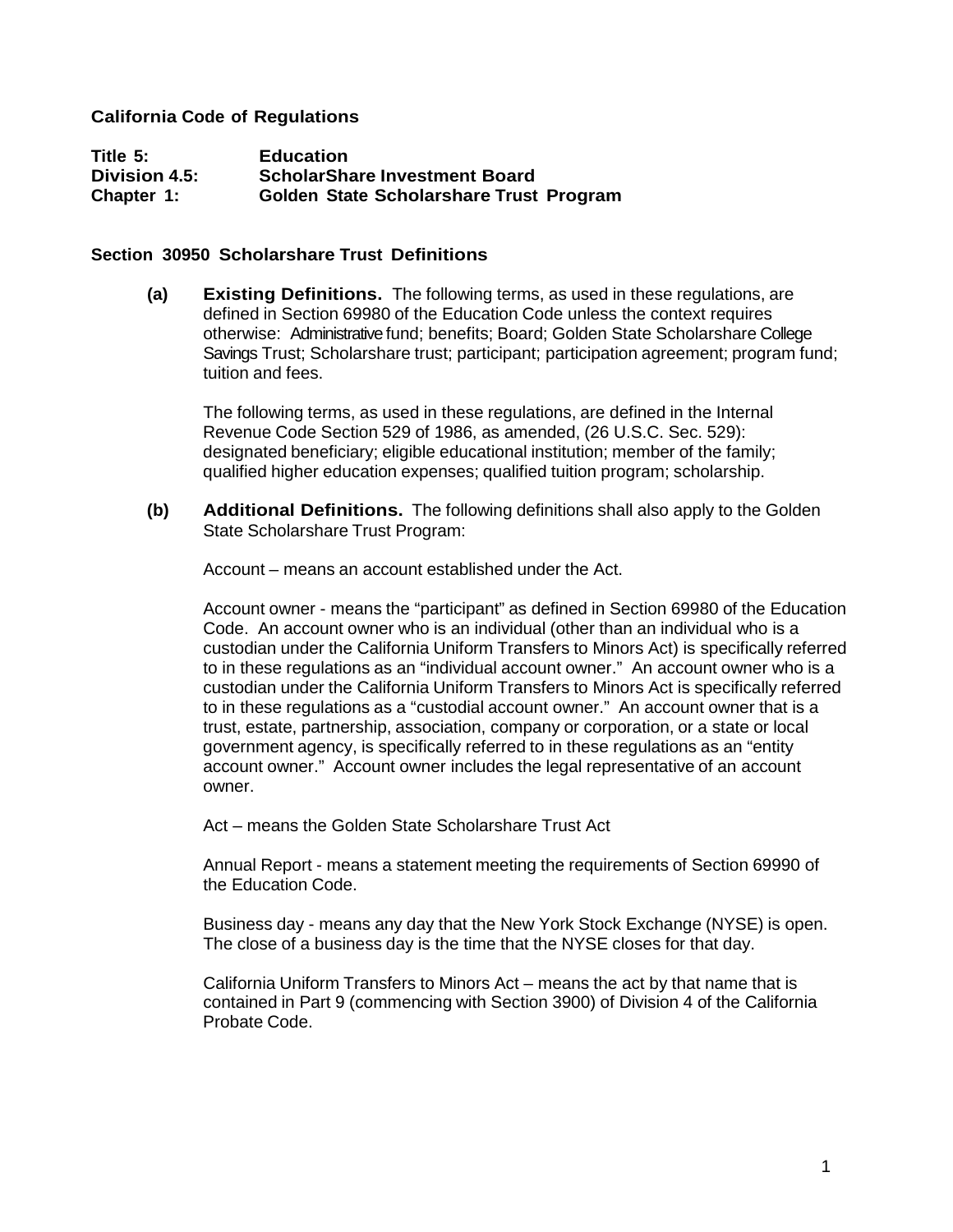Cash - shall include but not be limited to checks (except for travelers checks, third-party checks exceeding \$10,000, money orders, or cashier's checks), rollover distributions, payroll deduction, automatic contribution plan, and electronic funds transfers. Cash does not include property.

Contribution - means cash deposited into an account.

Distributee - means the designated beneficiary or the account owner who receives or is treated as receiving a distribution from the Scholarshare trust.

Distribution - means any disbursement from an account.

Earnings - means the total account balance on a particular date minus the contributions in the account as of that date.

Internal Revenue Code – means the Internal Revenue Code of 1986, as amended.

Legal representative of an account owner – means an individual, trust, estate, partnership, association, company or corporation, a custodian under the California Uniform Transfers to Minors Act or a state or local government agency empowered by law to act for or on behalf of an account owner who has entered into a participation agreement pursuant to the Act. A legal representative of an account owner shall provide to the program administrator or its designee a document establishing the authority of the legal representative to so act that is signed by the account owner, or a court order establishing the authority of the legal representative to so act. The document or court order must be dated within sixty (60) days of receipt by the Scholarshare trust. The program administrator or its designee shall rely conclusively upon the document or court order until the earlier of its stated expiration date or the date of receipt by the program administrator or its designee of a document or court order terminating the authority evidenced thereby. The legal representative of an account owner shall be deemed to be acting for or on behalf of the account owner in the account owner's legal capacity.

Non-qualified distribution - means any distribution from an account other than 1) a qualified distribution; or 2) a withdrawal by reason of the death or disability of the designated beneficiary of the account or a scholarship received by the designated beneficiary to the extent that the amount distributed does not exceed the amount of the scholarship, all as provided in Section 30954(d); or 3) a rollover distribution.

Program administrator – means the Scholarshare Investment Board.

Qualified distribution - means a distribution from an account to pay qualified higher education expenses of the designated beneficiary.

Qualified Scholarship Account – means an account opened by an entity account owner to which amounts contributed, and any earnings thereon, are intended to be excluded from the gross income of the scholarship recipient under Section117 of the Internal Revenue Code.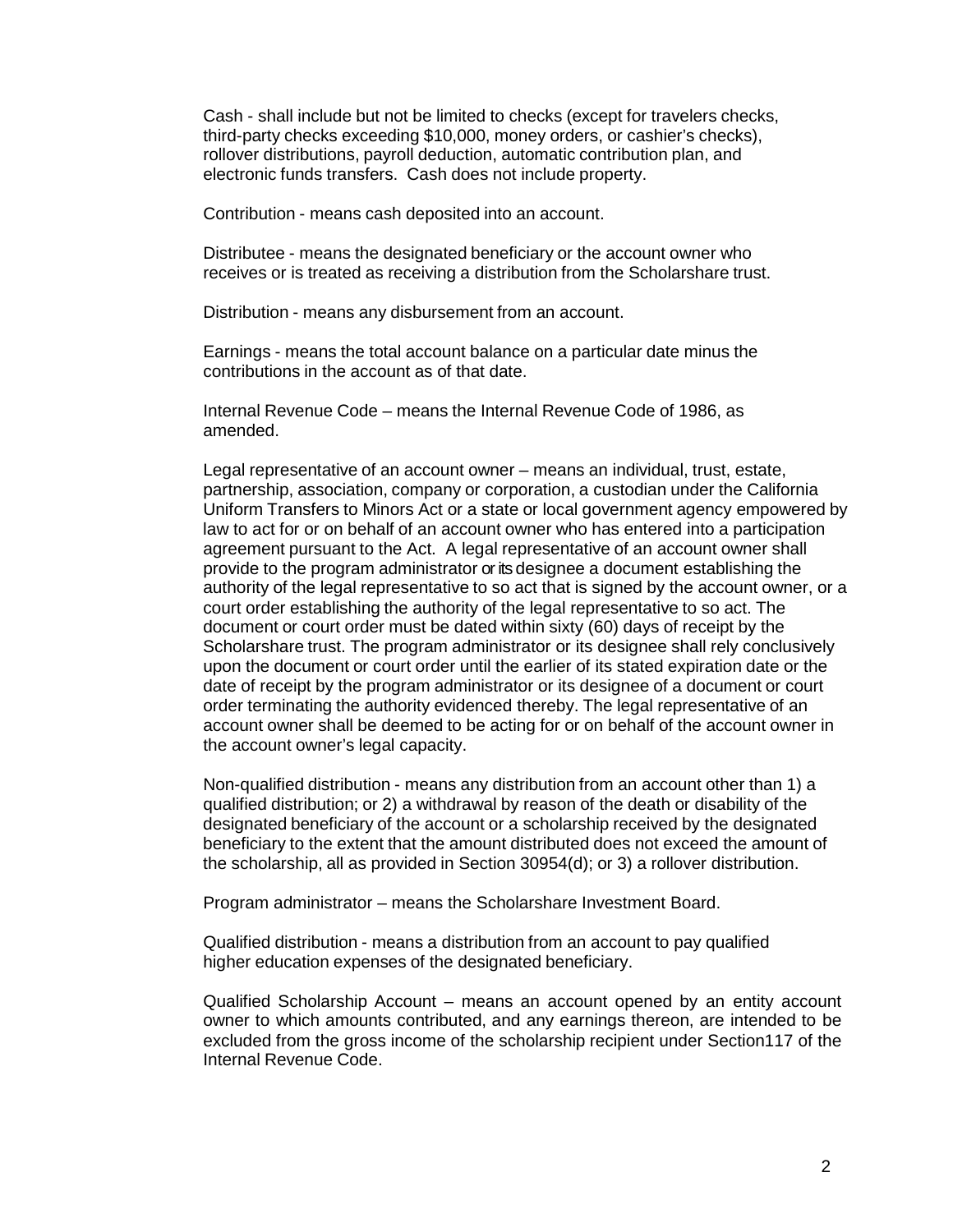Qualified Scholarship Account Distribution – means a distribution from a Qualified Scholarship Account to pay for qualified tuition and related expenses within the meaning of Section 117 of the Internal Revenue Code.

Rollover distribution - means a distribution or transfer from an account for a current designated beneficiary that is transferred or deposited within sixty (60) days of the distribution into an account for another designated beneficiary who is a member of the family of the current designated beneficiary. A distribution is not a rollover distribution unless there is a change of designated beneficiary except that a change of designated beneficiary is not required for a distribution or transfer that occurs between qualified tuition programs, provided that such a distribution or transfer cannot occur more than once within a twelve-month period from the date of a previous distribution or transfer by the account owner for the same designated beneficiary. For rollover distributions that involve a change of designated beneficiary, the newly designated beneficiary's account may be an account established under the Act or established within another qualified tuition program and the account owner must certify in the written request for the rollover distribution that the new beneficiary is a member of the family of the current beneficiary. If the rollover distribution is by a state or local government agency or an entity described in Section 501(c)(3) of the Internal Revenue Code and identified in Section 30959 (a)(2), the newly designated beneficiary cannot be a member of the family of the current designated beneficiary and the account owner must so certify in the written request.

State or local government agency – means a state or local government (or an agency or instrumentality thereof) as those terms are used in Section 529(e) of the Internal Revenue Code.

Substantiation – means a document submitted by an entity account owner to the Scholarshare trust in one of the following forms and dated no more than sixty (60) days prior to its receipt by the Scholarshare trust:

- 1) a corporate by-law extract or corporate resolution certified by an officer of the corporation (other than an individual authorized thereby to act as signer for the corporation's account), with raised seal if in use by the corporation;
- 2) a certificate signed by the owner of a sole proprietorship;
- 3) a certificate signed by a general partner of a partnership (other than an individual authorized by the certificate to act as signer for the partnership's account);
- 4) a certificate signed by an officer of a limited liability company, other company or association (other than an individual authorized by the certificate to act as signer for the account of the limited liability company, other company or association);
- 5) a certificate signed by the chief executive officer of a state or local government agency;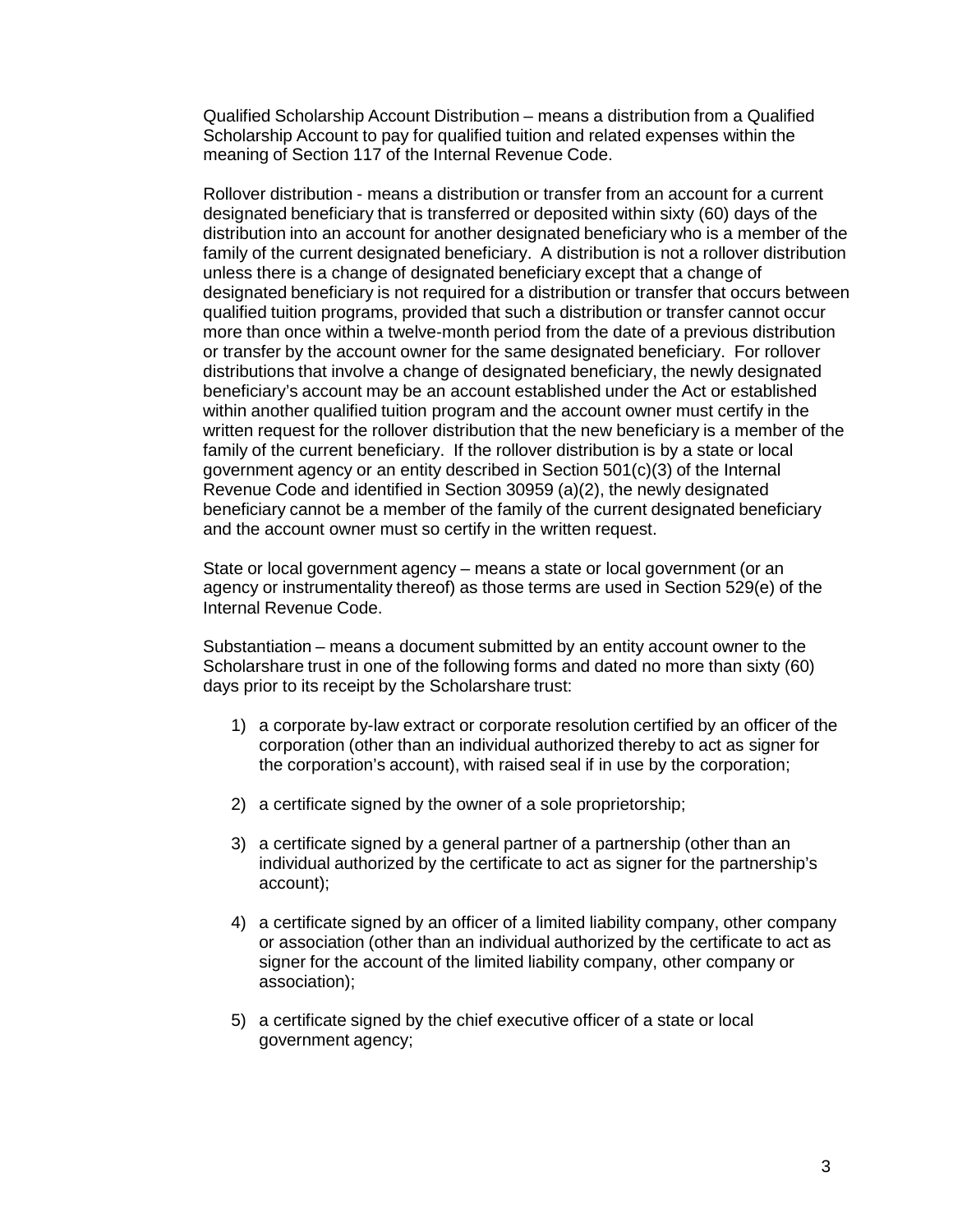- 6) a certified copy of a court order establishing an estate and naming a legal representative of the estate that is authorized to act as a signer for the account of the estate;
- 7) a certificate signed by the trustee of a trust, a court order, or a certified copy of the portions of a trust instrument, that confirms the creation of the trust and the identity of the trustee, and provides authorization for the trustee to act as a signer for the account of the trust;
- 8) a letter or memorandum from the Internal Revenue Service indicating that the entity is an organization described in Section 501(c)(3) of the Internal Revenue code;
- 9) an original memorandum exhibiting the appropriate letterhead and containing the holographic signature of (a) the chief executive officer of a corporation or limited liability company; (b) the general partner of a partnership; (c) the owner of a sole proprietorship; or (d) the chief executive officer of a state or local government agency; or
- 10) if the entity account owner is unable to provide substantiation in any of the foregoing forms, the entity account owner may propose an alternate form of substantiation to the program administrator or its designee for consideration. The program administrator or its designee must review the alternate form of substantiation for authenticity and completeness and must accept or reject it the form. If determined to be authentic and complete, the program administrator or its designee must act on the alternate form of substantiation within thirty (30) business days of determination. If determined to be inauthentic or incomplete, the program administrator or its designee must notify the account owner of the rejection of the alternate form of substantiation and set forth the reason for such determination in writing within thirty (30) business days of determination.

## **(c) Electronic Communications.**

- 1) A "written notification", a "written request", or "written" as used in this Chapter 1 may include an electronic communication containing an electronic signature that is acceptable under California or federal electronic signature laws.
- 2) A "dated original signature", or "signed" as used in this Chapter 1, shall include signatures acceptable under California or federal electronic signature laws.

NOTE: Authority Cited: Sections 69981(e) and 69982(h), Education Code. Reference: Sections 69980, 69983(a), (e) and (h), Education Code; Section 24306(c)(A), Revenue and Taxation Code; Sections 3900- 3925, Probate Code; and Sections 117(b), 152(a), 501(c)(3) and 529(b) and (c), Internal Revenue Code.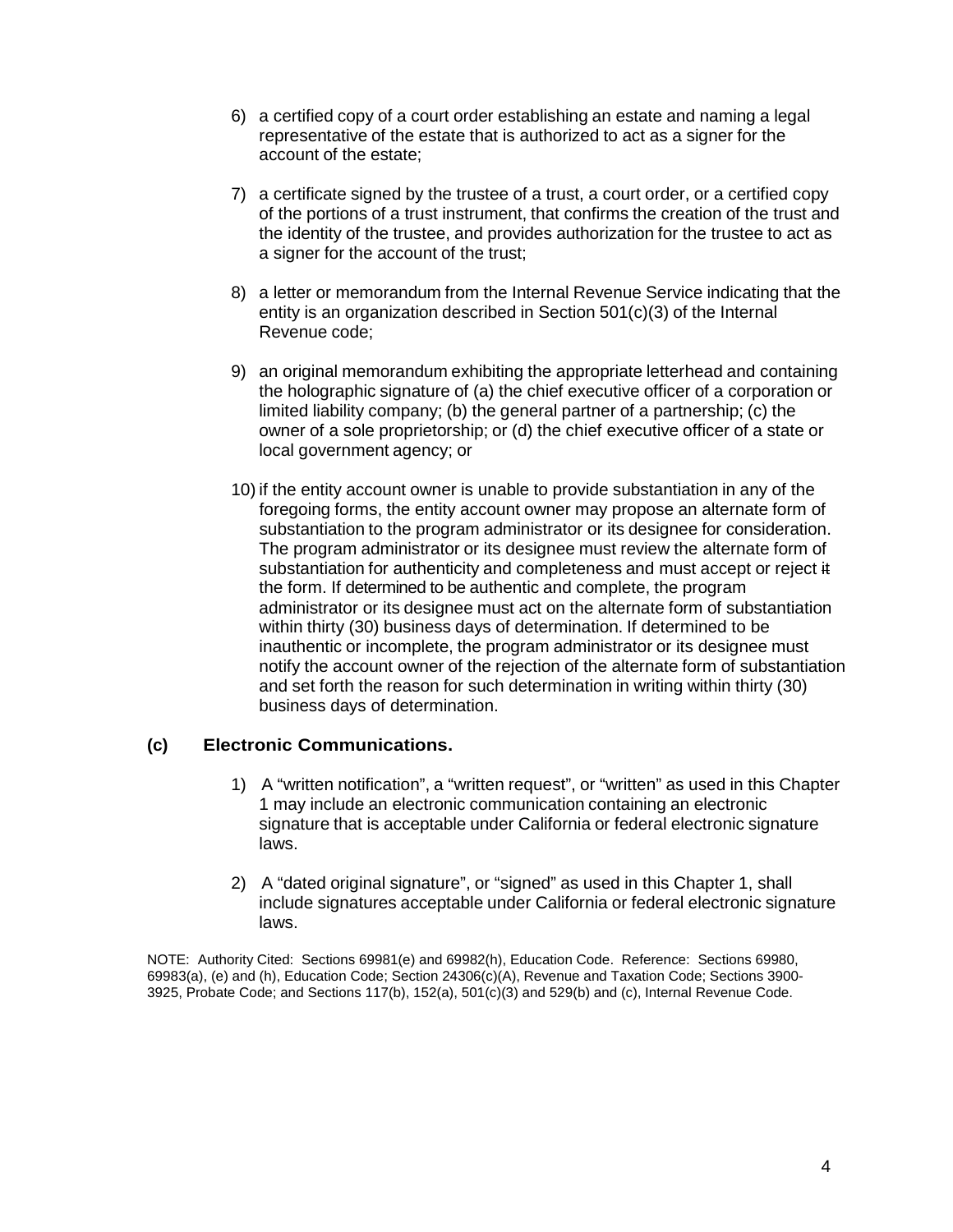### **Section 30951 Opening Accounts**

- **(a) Individual Account Owner.** Any individual who has either reached the age of majority or who is an emancipated minor and who has provided the program administrator or its designee with a certified court decree of emancipation and who meets other federal and state legal requirements governing the program, shall be eligible to establish an account.
- **(b) Other Account Owners.** A trust, estate, partnership, association, company or corporation, a custodian under the California Uniform Transfers to Minors Act, or a state or local government agency which meets the federal and state legal requirements governing the program shall be eligible to establish an account.
- **(c) Participation Agreement.** An eligible account owner must submit a completed and signed participation agreement with either an initial contribution or a selection of electronic funds transfer, automatic contribution plan, payroll deduction (if available), or rollover distribution (if available) as the method of initial contribution to the program administrator or its designee.
- **(d) Participation Agreement Submitted By Entity Account Owner.** In satisfying the requirements of paragraph (c) of this Section, an entity account owner must attach to the completed application portion of the participation agreement substantiation as to: (1) the legal status of the entity; (2) authorization by the entity to open the account; and (3) the authority of the signer to open the account and conduct transactions in the account.
- **(e) Number of Account Owners and Beneficiaries Per Account.** Only one account owner and one designated beneficiary is permitted per account, except that state and local government agencies and entities described in Section 501(c)(3) of the Internal Revenue Code that are opening the account as part of a scholarship program can open a qualified scholarship account for the benefit of designated beneficiaries to be named when the scholarships are awarded. An account owner may be an account owner for more than one account provided the designated beneficiary of each account is different. An individual may be the designated beneficiary on more than one account provided the account owner of each account is different.
- **(f) Canceling Participation Agreements.** Any account owner may cancel a participation agreement at will by submitting written notification to the program administrator or its designee. A participation agreement is deemed cancelled when the account owner requests a non-qualified distribution to remove all funds from the account so that the balance in the account is reduced to zero.

NOTE: Authority Cited: Sections 69981(c)(7) and (d) and 69982(h), Education Code. Reference: Sections 69985, 69986, and 69990(a), Education Code; and Sections 501(c)(3) and 529(b)(4), Internal Revenue Code.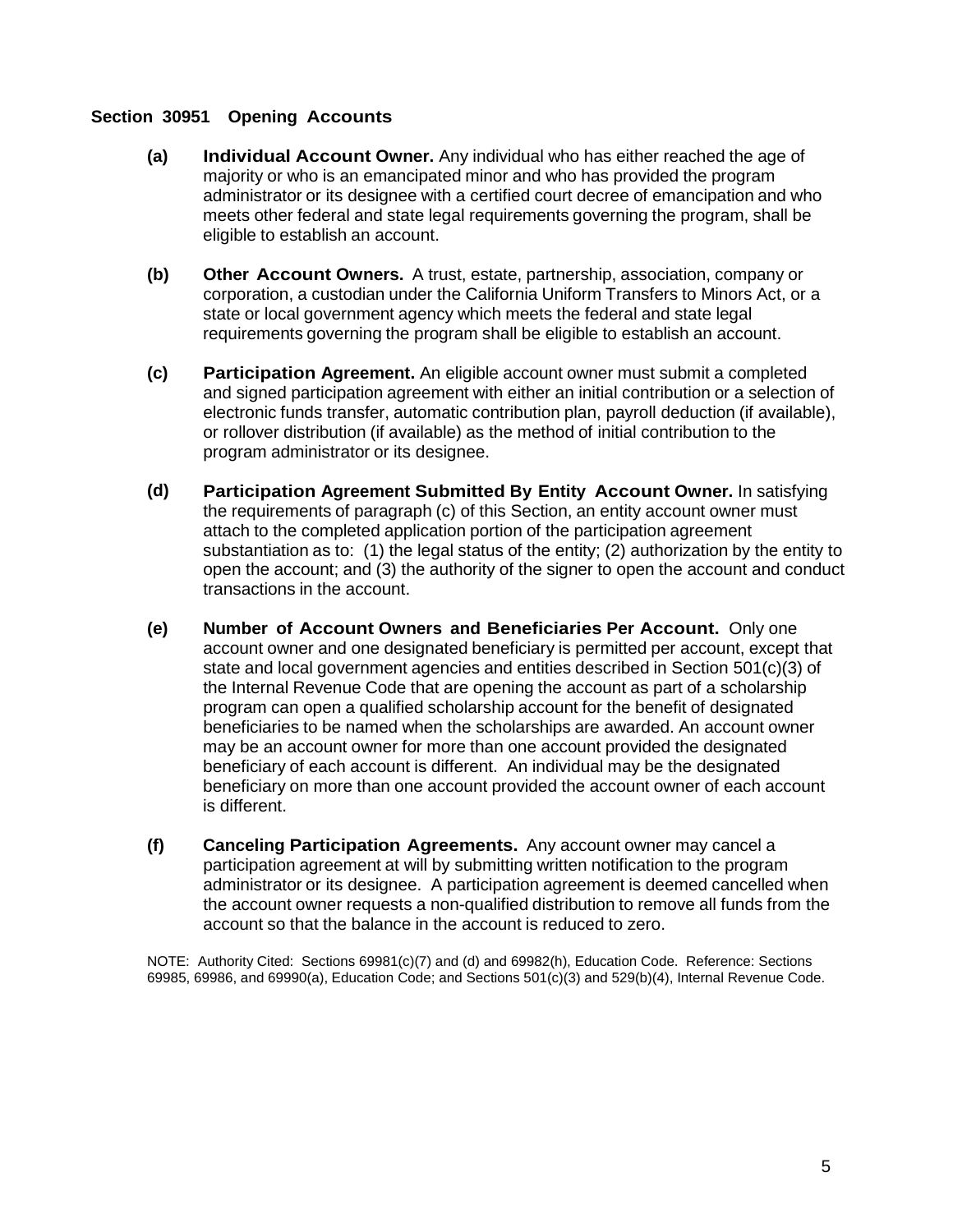# **Section 30951.1 Custodial Account Registration**

- **(a) Notice of Change in Custodial Account Registration.** The program administrator or its designee shall change the registration of a custodial account upon receipt of written notification from the custodial account owner that the designated beneficiary has reached the age of majority or is otherwise legally authorized to assume ownership. The change in account registration shall not be effective until the designated beneficiary has submitted a completed participation agreement to the program administrator or its designee.
- **(b) Extension of Custodianship Past Designated Beneficiary's Reaching Age of Majority.** If the custodianship of the custodial account is extended pursuant to Section 3920.5 of the California Uniform Transfers to Minors Act to a time past the designated beneficiary's reaching the age of majority, the change in account registration will only be effective if: (1) the custodian provides written notification to the program administrator or its designee of the termination of the custodianship at such later time; and (2) the designated beneficiary submits a completed participation agreement to the program administrator or its designee.

NOTE: Authority Cited: Sections 69981(c) (7), 69981(d) and 69982(h), Education Code. Reference: Sections 69986, and 69990(a), Education Code; Sections 3920 and 3920.5, Probate Code; and Section 529 (b)(4), Internal Revenue Code.

## **Section 30952 Change of Designated Beneficiary**

- **(a) Change of Designated Beneficiary.** An account owner (other than a custodial account owner) may change the designated beneficiary designated for the account at any time by submitting a written request to the program administrator or its designee. The written request shall contain a certification by the account owner that the newly designated beneficiary is a member of the family of the current designated beneficiary (unless the account owner is a state or local government agency or an entity described in Section 501(c)(3) of the Internal Revenue Code and identified in Section 30959(a)(2) in which case the account owner must certify that the newly designated beneficiary is not a member of the family of the current designated beneficiary). The written request shall also contain a dated original signature of an individual account owner or the dated original signature of the authorized signer for an entity account owner. An entity account owner shall also attach to the written request substantiation that the entity account owner authorizes the change of beneficiary and that the signer of the written request is authorized to conduct the transaction.
- **(b) Change of Designated Beneficiary Through Rollover Distribution.** A change of designated beneficiary may also be accomplished by means of a rollover distribution by an account owner (other than a custodial account owner).

NOTE: Authority Cited: Sections 69981(d) and 69982(h), Education Code. Reference: Sections 69980, 69983(e) and (f), Education Code; and Sections 529 (b)(7), (c)(3)(C), and (e)(2), Internal Revenue Code.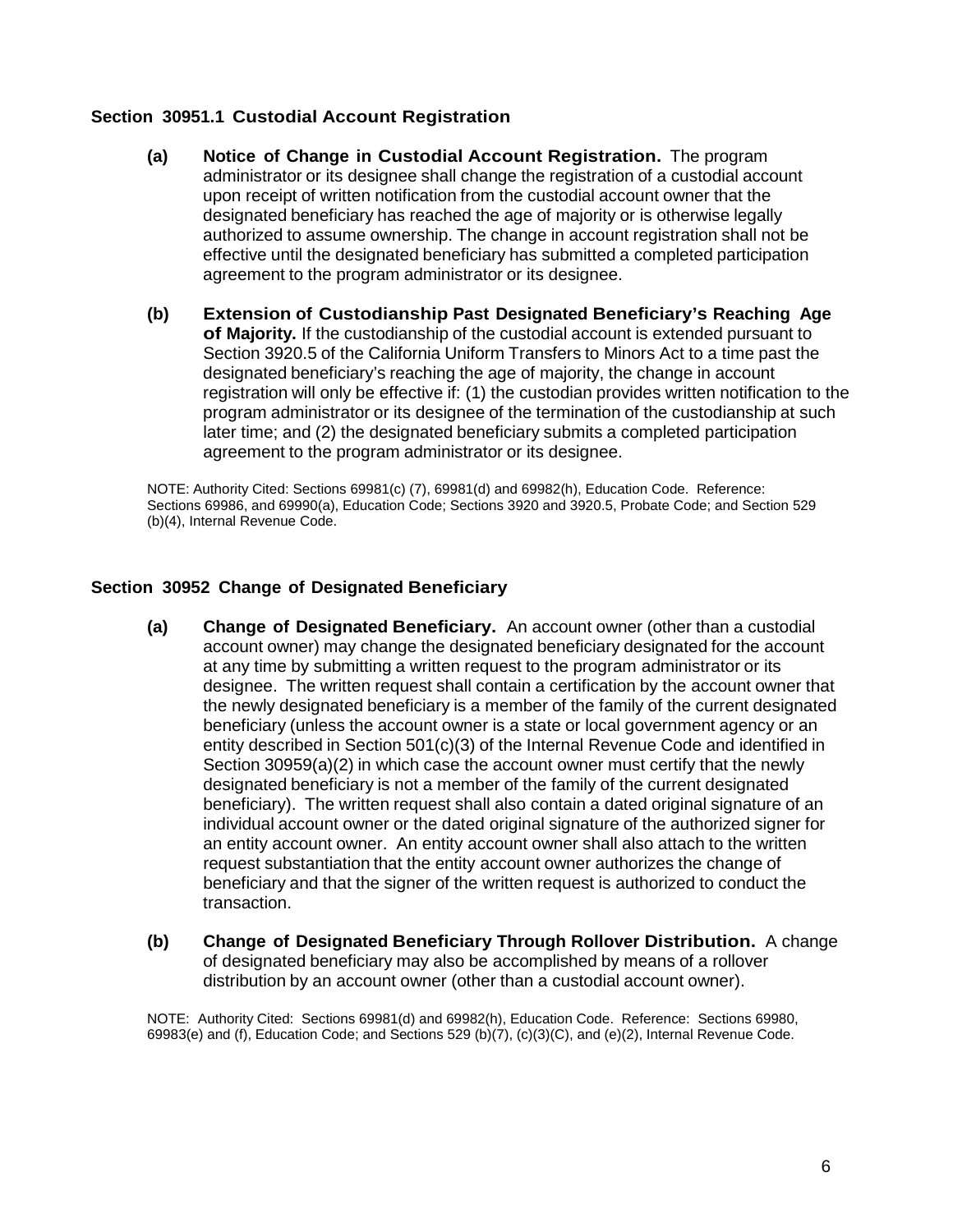## **Section 30953 Application of Cancellation Penalty and Limitation on Contributions**

- **(a) Excess Contribution.** The program administrator or its designee shall warn account owners against excess contributions.
- **(b) Return of Excess Contributions.** Contributions for any designated beneficiary shall be rejected and returned to the extent that the amount of the contribution would cause the aggregate amount held for that beneficiary to exceed the applicable maximum account balance limit, as determined in accordance with Section 529 of the Internal Revenue Code. Accounts that have reached the maximum account balance limit may continue to accrue earnings.

NOTE: Authority Cited: Sections 69981(d) and 69982(h), Education Code. Reference: Sections 69981(d), 69982(j) 69983(g), 69985, and 69986(b), (d) and (e), Education Code; Sections 3900-3925, Probate Code; and Sections 529(b)(3) and (7), Internal Revenue Code.

### **Section 30954 Distributions**

- **(a) Generally.** An account owner may request a distribution by submitting a written request to the program administrator or its designee.
- **(b) Distributions Requested By Custodial Account Owners.** A custodial account owner must provide with the written request for any distribution under this Section a certification that the account owner is the custodian of the account and (except with respect to a qualified distribution or a distribution due to the death of the designated beneficiary) that the distribution is authorized under the California Uniform Transfers to Minors Act and is necessary for the welfare of the designated beneficiary.
- **(c) Distributions Requested By Entity Account Owners.** An entity account owner must provide with the written request for any distributions under this Section substantiation that the distribution is authorized by the entity account owner and that the signer of the request is authorized to conduct the transaction.
- **(d) Non-qualified Distribution.** An account owner may request a non-qualified distribution by submitting a written request to the program administrator or its designee. The program administrator or its designee shall pay the amount of the requested non-qualified distribution to the account owner.
- **(e) Distributions Due to Death, Disability or Scholarship of Designated Beneficiary.** An account owner may request a distribution due to the death or disability of, or scholarship awarded to the designated beneficiary by submitting a written request to the program administrator or its designee.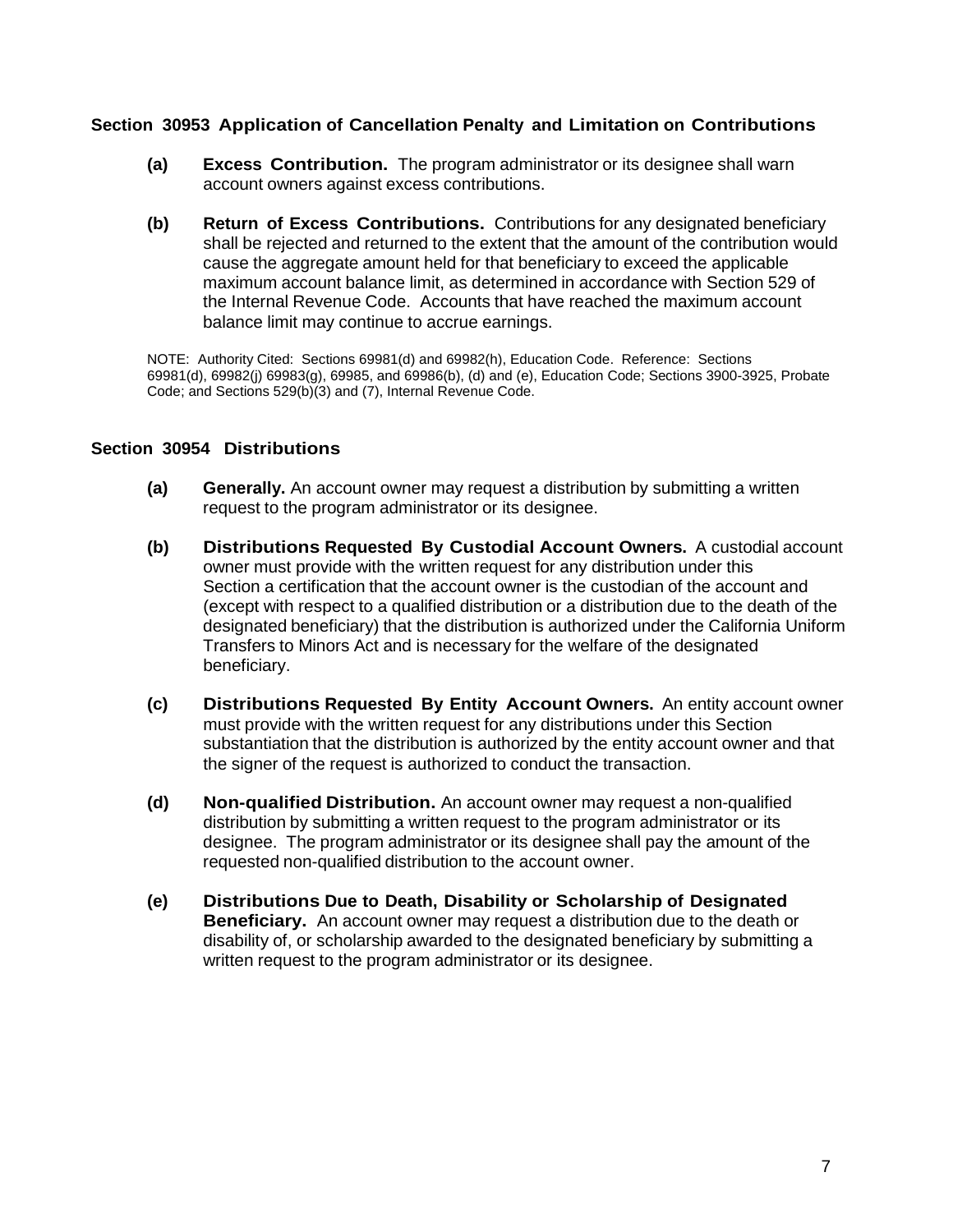**(f) Thirty (30) Day Waiting Period.** No distributions can be made within thirty (30) days of receipt by the program administrator or its designee of a written request to change the account owner or a request to change the mailing address of the account owner, unless the current account owner's signature is signature guaranteed on the request.

NOTE: Authority Cited: Sections 69981(d) and 69982(h), Education Code. Reference: Sections 69983(a), 69985(b) and (c), and 69986(b), Education Code; Section 3914, Probate Code; and Section 529(e)(2)(B), Internal Revenue Code.

# **Section 30955 Change of Account Ownership**

- **(a) Change of Account Ownership by Individual Account Owner.** An individual account owner may transfer ownership of an account to another eligible account owner at any time. The change of ownership shall be effective if the transfer (1) is irrevocable; (2) transfers all ownership, reversionary rights, and powers of appointments (i.e., power to change designated beneficiaries and to direct distributions from the account); and (3) is submitted to the program administrator or its designee in writing.
- **(b) Change of Account Ownership by Entity Account Owner.** An entity account owner may transfer ownership of an account to another eligible account owner at any time by submitting a written request to the program administrator or its designee with substantiation that the change of ownership is authorized by the entity and that the signer of the request is authorized to conduct the transaction. The change of ownership shall not be effective until the successor account owner has submitted a completed and signed participation agreement to the program administrator or its designee.
- **(c) Change of Account Ownership by Custodial Account Owner Prohibited.** A custodial account owner is not permitted to transfer ownership of a custodial account.
- **(d) Contingent Account Owner.** An individual account owner may designate another individual or an entity as a contingent account owner to become the owner of the account automatically upon the death of the individual account owner by submitting a written request to the program administrator or its designee. The contingent account owner designation may be revoked by the individual account owner at any time by submitting to the program administrator or its designee a written request that either designates a new contingent account owner or revokes all previous designation(s) of a contingent account owner. Upon the death of the individual account owner who has in effect a designation of a contingent account owner, the assets of the account shall not be deemed assets of the estate of such deceased account owner for any purpose. The change of ownership shall not be effective until the successor account owner has submitted to the program administrator or its designee a certified copy of a death certificate sufficiently identifying the deceased by name and Social Security number, or such other proof of death as is recognized under applicable law and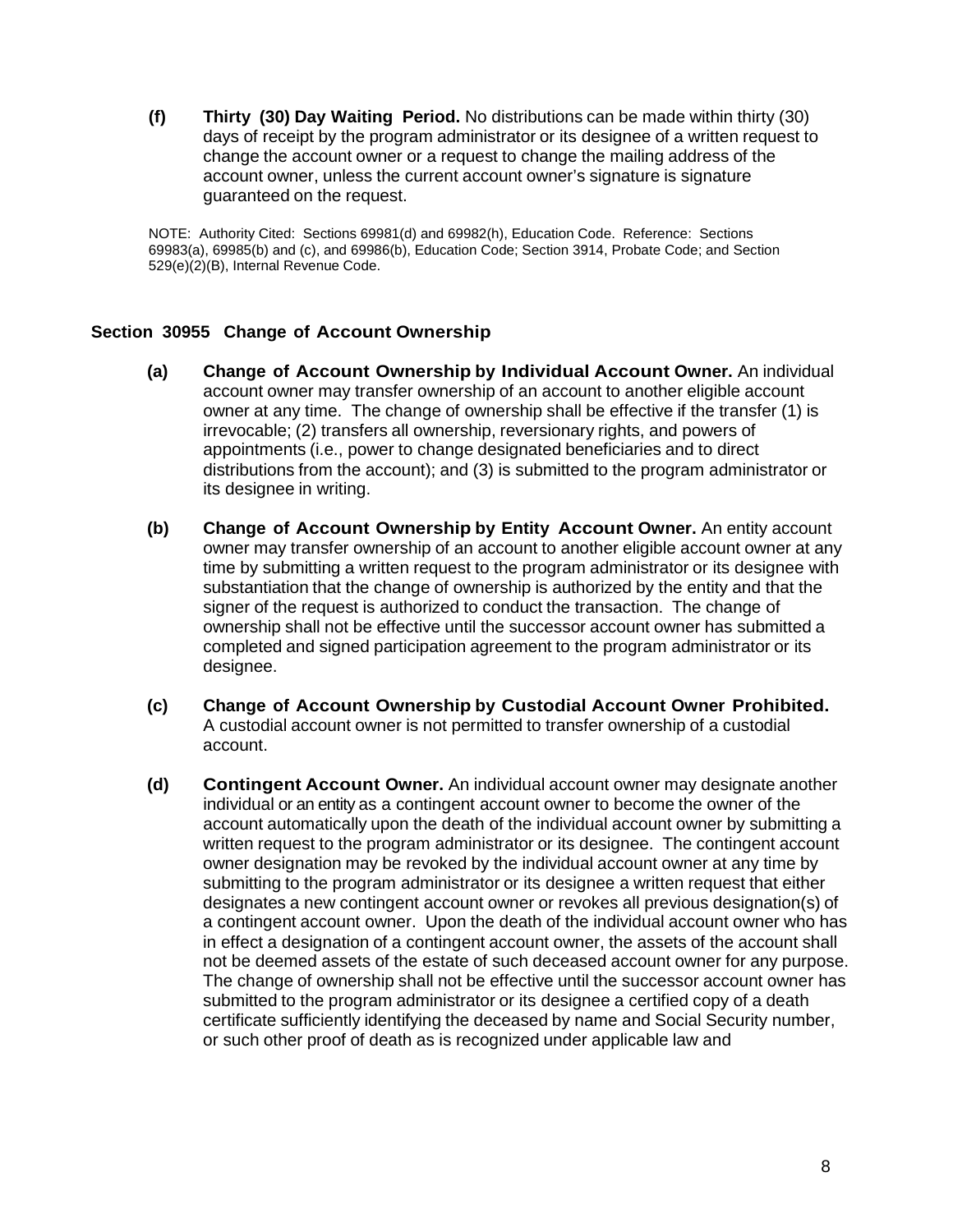is acceptable to the program administrator or its designee, and a completed participation agreement signed by the successor account owner.

**(e) Court Order.** A change in owner of an account may be effected by submitting to the program administrator or its designee a written request that is not signed by the account owner of record if the change of account ownership is accompanied by a court order directing the change of ownership or by an affidavit or declaration that is recognized under applicable law to require the transfer of ownership upon death without a court order. The program administrator or its designee shall not implement a change in ownership (other than a change in ownership described in paragraph (d) of this Section) without first receiving a written request signed by the account owner of record, a court order, or an affidavit or declaration as herein described. The successor account owner must submit a completed and signed participation agreement to the program administrator or its designee.

NOTE: Authority Cited: Sections 69981(d) 69982(h) and 69993.5, Education Code. Reference: Section 69986(h), Education Code.

### **Section 30956 Account Information**

- **(a) Annual Report.** The account owner shall be mailed an annual report each year following the calendar year in which the account was initially opened.
- **(b) Account Information for Distributee.** A distributee shall be mailed a statement of earnings, on or before January  $31<sup>st</sup>$  of the year following the calendar year in which the distribution was made.
- **(c) Demographic Information.** The program administrator or its designee may request, gather, and maintain demographic information regarding account owners and designated beneficiaries in the Scholarshare program, such as gender, ethnicity, geographic location, language, and general income level, in order to improve the administration of, and services provided by, the Scholarshare trust program. Such information may be voluntarily provided by the account owner in a manner approved by the program administrator or its designee.
- **(d) Information Security.** Any information compiled pursuant to this Section shall be maintained by the Board and protected consistent with the requirements of the Information Practices Act of 1977. (Civil Code Section 1798, et seq.)

NOTE: Authority Cited: Sections 69981(d) and 69982(h), Education Code. Reference: Sections 69982 (a) - (j), 69990(c)(1) and 69994, Education Code.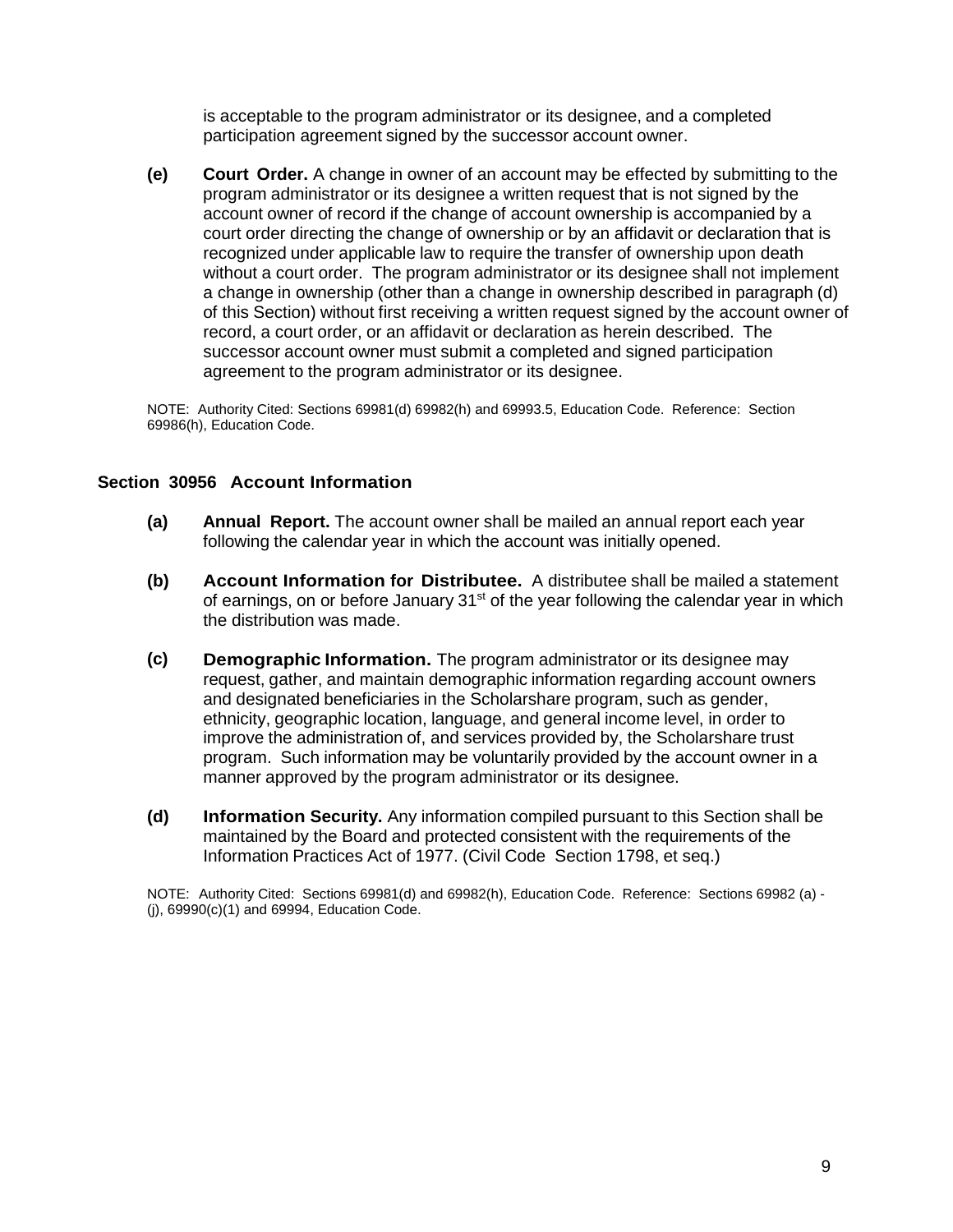## **Section 30957 Dispute Resolution**

- **(a) Optional Pre-Arbitration Procedure.** In the event a controversy or claim arises out of or relates to a participation agreement, the account owner or designated beneficiary may elect to discuss the matter informally with the program administrator or its designee. If the dispute is not resolved to the satisfaction of the account owner or designated beneficiary, the account owner or designated beneficiary may send a letter explaining the dispute to the Executive Director of the ScholarShare Investment Board. The Executive Director or his or her designee shall meet in person or by telephone with the account owner or designated beneficiary within ten (10) working days of receipt of the letter from the account owner or designated beneficiary or such longer period as may be mutually acceptable, and the Executive Director or his or her designee shall mail a written decision, and the reasons therefor, to the account owner or designated beneficiary within twenty (20) working days of the meeting. The procedure set forth in this paragraph is not a substitute for mandatory arbitration, which is required by paragraph (b) below. The procedure set forth in this paragraph is an informal process that may resolve controversies and claims and make arbitration unnecessary.
- **(b) Arbitration Mandatory.** Any controversy or claim arising out of or relating to any participation agreement, or the breach, termination or validity thereof, shall be settled by arbitration administered by the American Arbitration Association, and judgment on the award rendered by the arbitrator(s) may be entered in any court having jurisdiction thereof.
- **(c) Arbitration Clause and Disclosure.** Every participation agreement shall include the following arbitration clause and disclosure language. The arbitration clause and the disclosure language shall be underlined or printed in bold face type.

Any controversy or claim arising out of or relating to this participation agreement, or the breach, termination or validity thereof, shall be settled by arbitration administered by the American Arbitration Association in accordance with its Commercial Arbitration Rules, and judgment on the award rendered by the arbitrator(s) may be entered in any court having jurisdiction thereof.

The foregoing is a predispute arbitration clause. By signing an arbitration agreement, the parties agree as follows:

- 1) All parties to this agreement are giving up the right to sue each other in court, including the right to a trial by jury, except as provided by the rules of the American Arbitration Association.
- 2) Arbitration awards are generally final and binding; a party's ability to have a court reverse or modify an arbitration award is limited.
- 3) The ability of the parties to obtain documents, witness statements and other discovery is generally more limited in arbitration than in court proceedings.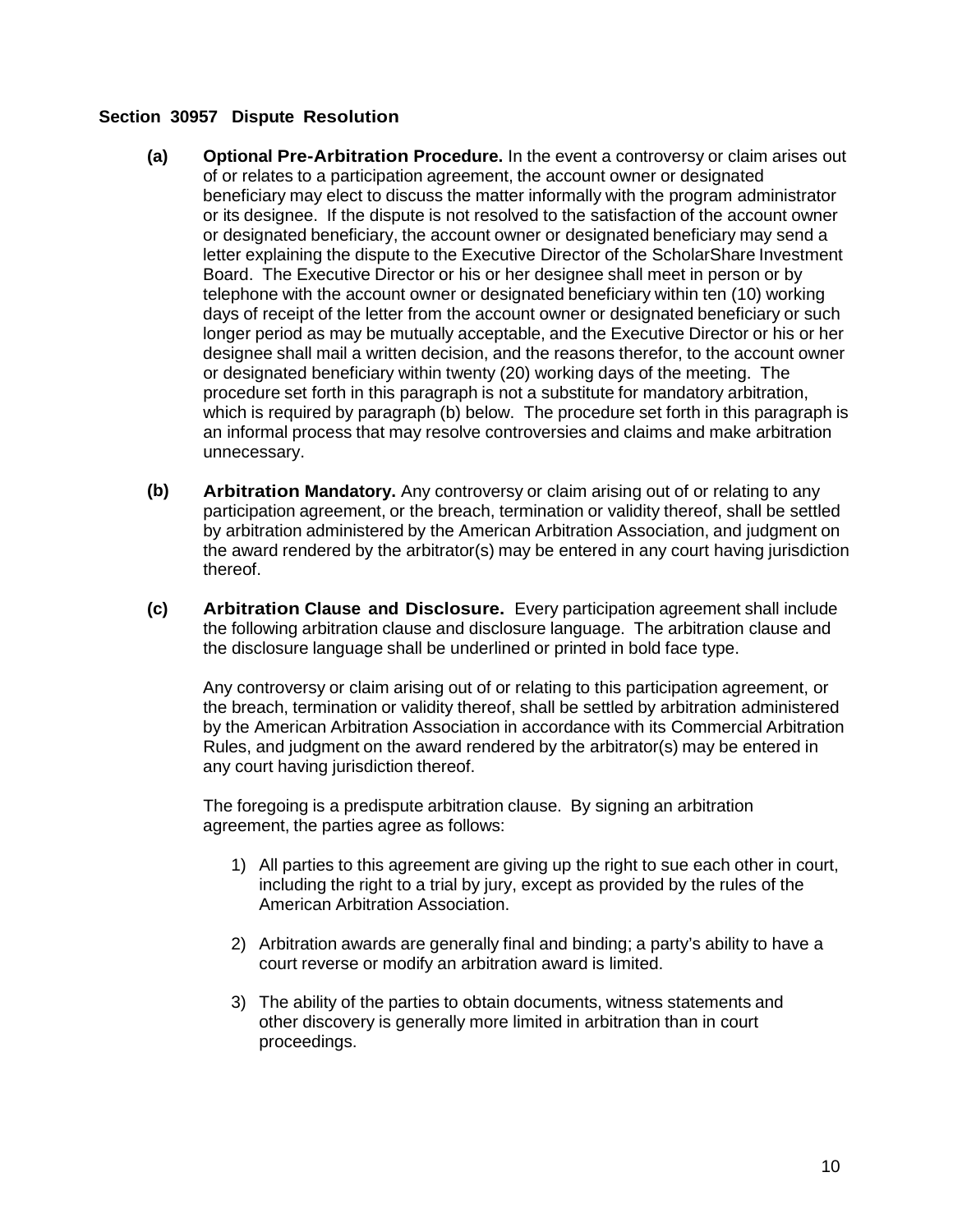- 4) The arbitrators do not have to explain the reason(s) for their award.
- 5) The rules of the American Arbitration Association may impose time limits for bringing a claim in arbitration.
- **(d) Predispute Arbitration Clause Disclosure.** Immediately preceding the signature line on the application portion of the participation agreement there shall be a statement, which shall be highlighted, that the participation agreement contains a predispute arbitration clause. The statement shall also indicate at what page and paragraph the arbitration clause is located.
- **(e) Copy of Agreement to Account Owner.** Upon request by an account owner, the program administrator or its designee shall provide the account owner with a copy of the participation agreement executed by the account owner, within ten (10) business days of receipt of the account owner's request.
- **(f) Information Upon Request.** Upon request by an account owner, the program administrator or its designee shall provide the account owner with information on how to contact or obtain the rules of the American Arbitration Association.

NOTE: Authority Cited: Sections 69981(d) and 69982(h), Education Code. Reference: Sections 69981(c) and 69990(d), Education Code.

# **Section 30958 Rollover Distributions**

- **(a) Rollover Distribution From Another Qualified Tuition Program.** An account owner (other than a custodial account owner) may make a rollover distribution at any time from another qualified tuition program to an account, either owned by the same or a different account owner, by submitting a written request to the program administrator or its designee and by complying with applicable federal and state law governing this transaction. The rollover distribution shall be effective provided that the transfer of funds does not cause the aggregate amount of contributions held for the new designated beneficiary to exceed the maximum account balance limit applicable to that beneficiary.
- **(b) Rollover of Account Funds Methods.** A rollover of account funds from another qualified tuition program shall be effective through a direct transfer of funds from the other qualified tuition program to an account, or as a deposit of the funds by the account owner into an account within 60 days of withdrawal of the funds from the other qualified tuition program. Both the direct transfer of funds and the deposit of funds by the account owner must be accompanied by a written statement from the other qualified tuition program that identifies the portion of the amount directly transferred, or deposited, that represents contributions and the portion of the amount that represents earnings.
- **(c) Limitation of Rollover of Account Funds to Savings Programs.** A rollover distribution from another qualified tuition program shall not be accepted unless the funds are transferred from a qualified tuition program as defined in Section 529 (b)(1)(A)(ii) of the Internal Revenue Code.
- **(d) Transfer of Account Funds as Rollover Distribution.** An account owner (other than a custodial account owner) may transfer funds from an account to another account either owned by the same or a different account owner at any time by submitting a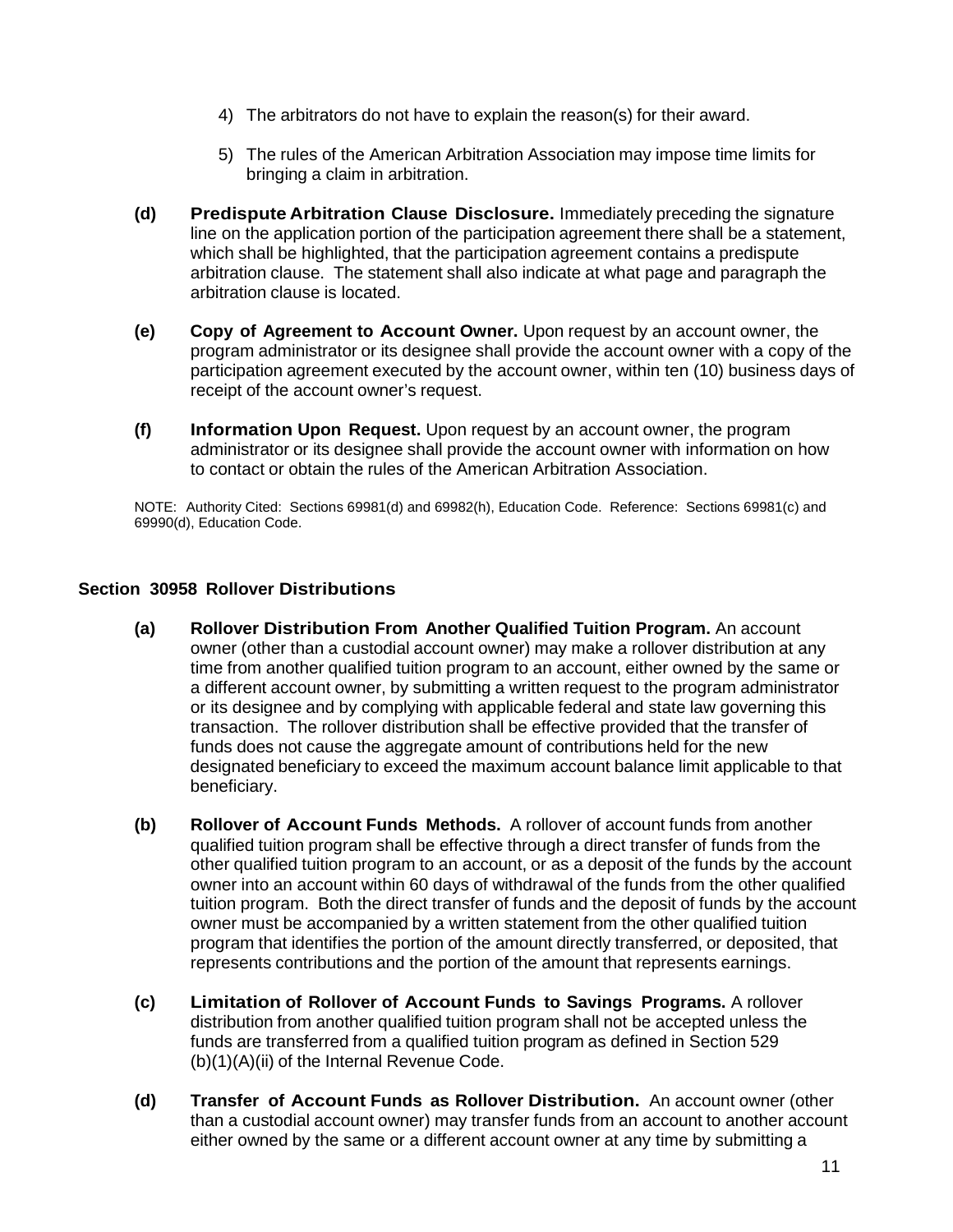written request to the program administrator or its designee. The transfer of account funds shall be effective provided that: (1) the funds are transferred to an account for a new designated beneficiary who is a member of the family of the designated beneficiary of the account from which the funds are being transferred and the account owner so certifies in the written request (unless the entity making the rollover distribution is a state or local government agency or an entity described in Section 501(c)(3) of the Internal Revenue Code and identified in Section 30959(a)(2) in which case the account owner must certify that the newly designated beneficiary is not a member of the family of the current beneficiary); and (2) the transfer of funds does not cause the aggregate amount of contributions held for the new designated beneficiary to exceed the maximum account balance limit applicable to that beneficiary.

- **(e) Execution of New Participation Agreement.** Any rollover distribution that is intended to transfer funds to a new account not yet established under the Act shall not be effective until the account owner who is to receive the transferred funds has submitted to the program administrator or its designee a completed and signed participation agreement for the new account and the account has been established.
- **(f) Rollover Distribution to Another Qualified Tuition Program.** An account owner (other than a custodial account owner) may make a rollover distribution at any time from an account to another qualified tuition program by submitting a written request to the program administrator or its designee and by complying with applicable federal and state law governing this transaction.
	- 1) The program administrator or its designee shall treat the rollover distribution as a non-qualified distribution unless the program administrator or its designee receives confirmation that the amount of the distribution has been deposited in another qualified tuition program within sixty (60) days of distribution from the account.
- **(g) Rollover Distributions Requested By Entity Account Owners.** An entity account owner must provide with the written request for a rollover distribution substantiation that the rollover distribution is authorized by the entity and that the signer of the written request is authorized to conduct the transaction.

NOTE: Authority Cited: Sections 69981(d) and 69982(h), Education Code. Reference: Sections 69982(j)(1), 69983(f), and 69986(h), Education Code; Section 24306(c)(4)(A) and (B); Revenue and Taxation Code; and Sections 152(a); 529 (b)(1)(A)(ii) and (c)(3)(C), Internal Revenue Code.